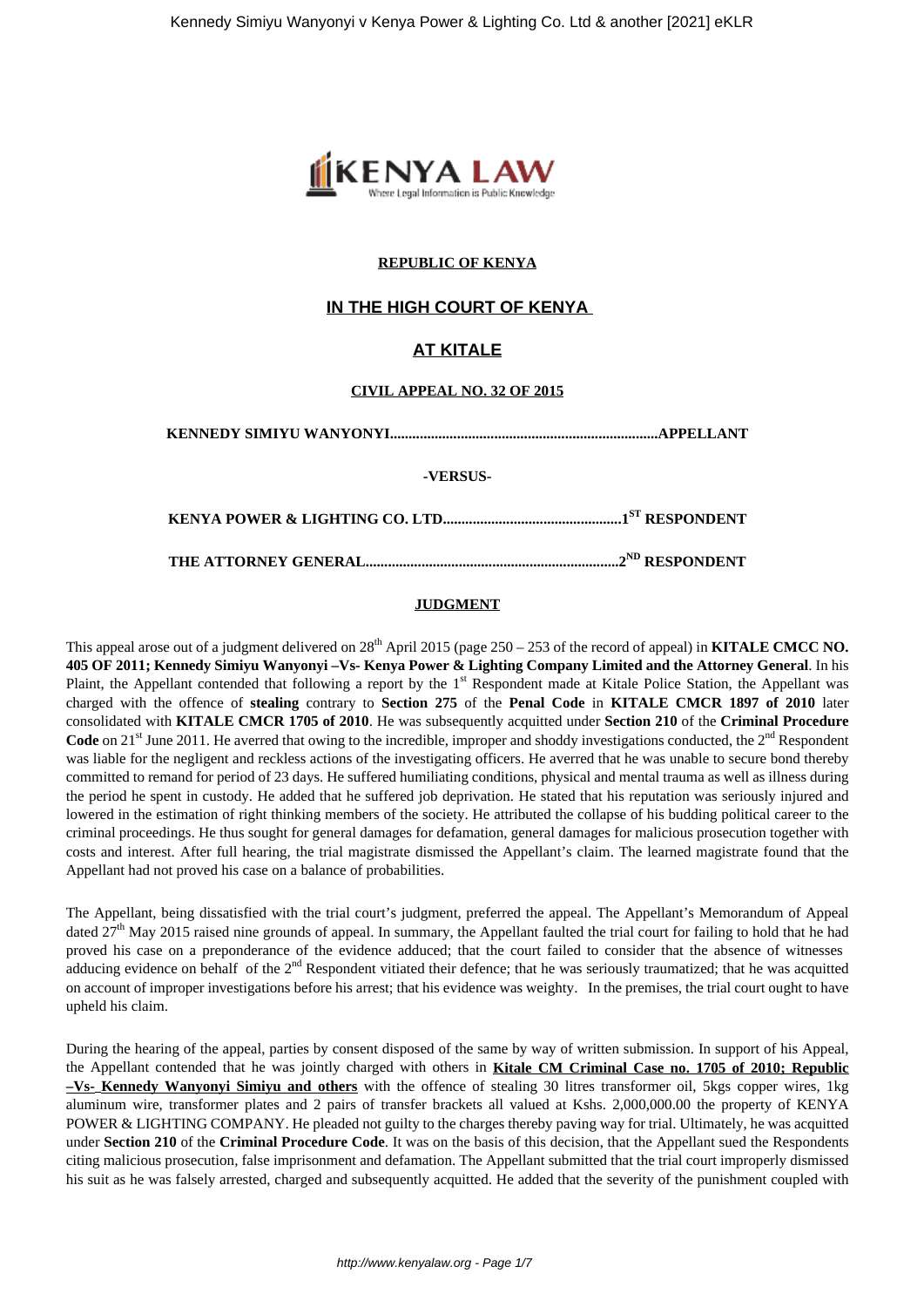the period spent in custody pending his release on bail as well as the pain, emotional trauma and ridicule he endured should have been sufficient evidence for the trial court to find in his favour. He submitted that there was no basis for suspicion to be aroused on his account nor was he found in possession of the listed items. The Appellant cited that the conditions precedent for the tort for malicious prosecution to be established. The Appellant faulted the trial magistrate for failing to find that law enforcement officers ought to have conducted their investigations with decorum and within the confines of the law. He contended that had the prosecution acted with professionalism and exercised due diligence, he would not have been charged *ab initio*. He stated that his image has been tainted owing to the criminal charges.

The 1<sup>st</sup> Respondent on its part urged this court to uphold the trial court's judgment. It challenged the competency of the appeal for want of a decree and incomplete proceedings. It was its submission that the Appeal be dismissed as being incompetent. It was further submitted that the trial court was right in holding that on a preponderance of the evidence adduced, the Appellant failed to meet the required standard of proof threshold. It stated that the Appellant failed to establish the four critical elements to establish the tort of malicious prosecution. The 1st Respondent further submitted that an acquittal *per se* does not support a claim for malicious prosecution. Furthermore, malicious prosecution cannot lie against a juristic person. It was further asserted that the Appellant was well aware that the 1<sup>st</sup> Respondent's transformers had been vandalized. Investigations were properly conducted. Ultimately, it could not be rationally concluded that there was malice on the part of the  $1<sup>st</sup>$  Respondent. It was further stated that all the  $1<sup>st</sup>$  Respondent did was lodge a complaint concerning criminal activities relating to its properties. There was thus no malice as indeed one of the accused persons was indeed found guilty. Finally, the Appellant failed to lay basis for the allegations that he suffered loss of business or that he was defamed.

The  $2<sup>nd</sup>$  Respondent reiterated the 1<sup>st</sup> Respondent's submissions and stated that the Appellant failed to prove the elements required to prove the tort of malicious prosecution. On whether the prosecution was instituted by the Respondents or by someone for whose acts he is responsible, the  $2<sup>nd</sup>$  Respondent submitted that the prosecution was prompted by  $1<sup>st</sup>$  Respondent's report upon conducting preliminary investigation regarding the loss of its properties. On whether the criminal proceedings were terminated in favour of the Appellant, the 2<sup>nd</sup> Respondent stated that while the Appellant was acquitted, the court was duty bound to interrogate the evidence adduced as a whole.

On whether there was reason and probable cause, the  $2<sup>nd</sup>$  Respondent submitted that there was basis upon which legitimate charges were laid against the Appellant. Accordingly, the 2<sup>nd</sup> Respondent urged that there was reasonable and probable cause for the prosecution of the appellant as several witnesses testified, it was established that transformers were stolen and proper investigations were conducted. This is despite the credibility or otherwise of the Appellant's defence. The 2<sup>nd</sup> Respondent submitted that an acquittal does not negate probable cause. On the fourth ground, it was submitted that there was no malice established as the proceedings emanated from the 1<sup>st</sup> Respondent's report to the police. It was not demonstrated by the Appellant that there was ill motive when the charges were laid against him. On defamation, the Appellant failed to meet the required standard of proof. The trial court noted that the appellant failed to comply with the provisions of **Sections 107, 109** and **110** of the **Evidence Act**. It was further observed that the Appellant failed to prove that his political ambition had suffered on account of the criminal charges that were laid against him. The  $2<sup>nd</sup>$  Respondent denied the claim of false imprisonment by the Appellant. The  $2<sup>nd</sup>$  Respondent submitted that the Appellant was arraigned in court within the mandated statutory period. In the premises, the  $2<sup>nd</sup>$  Respondent urged this court to dismiss the Appeal with costs.

This court has carefully re-evaluated the evidence adduced before the trial court. It has also considered the submissions made by the parties to this appeal. This being a first appeal, this court is obligated to re-evaluate and re-appraise the evidence adduced in the trial court in order to arrive at its own independent conclusion taking into account the fact that it did not have the advantage of seeing or hearing the witnesses as they testified. **[Selle Vs Associated Motor Boat Company Ltd [1968] EA 123.]**

## **Having analyzed the evidence on record, the pleadings and the submission of the parties herein, this court forms the opinion that the present appeal shall be determined on the following issues for determination:**

- **1. Whether the appeal is competent"**
- **2. Whether the tort of malicious prosecution was proved"**
- **3. Whether the ingredients that constituent the tort of false imprisonment were established"**
- **4. Did the Appellant prove defamation to the required standard of proof"**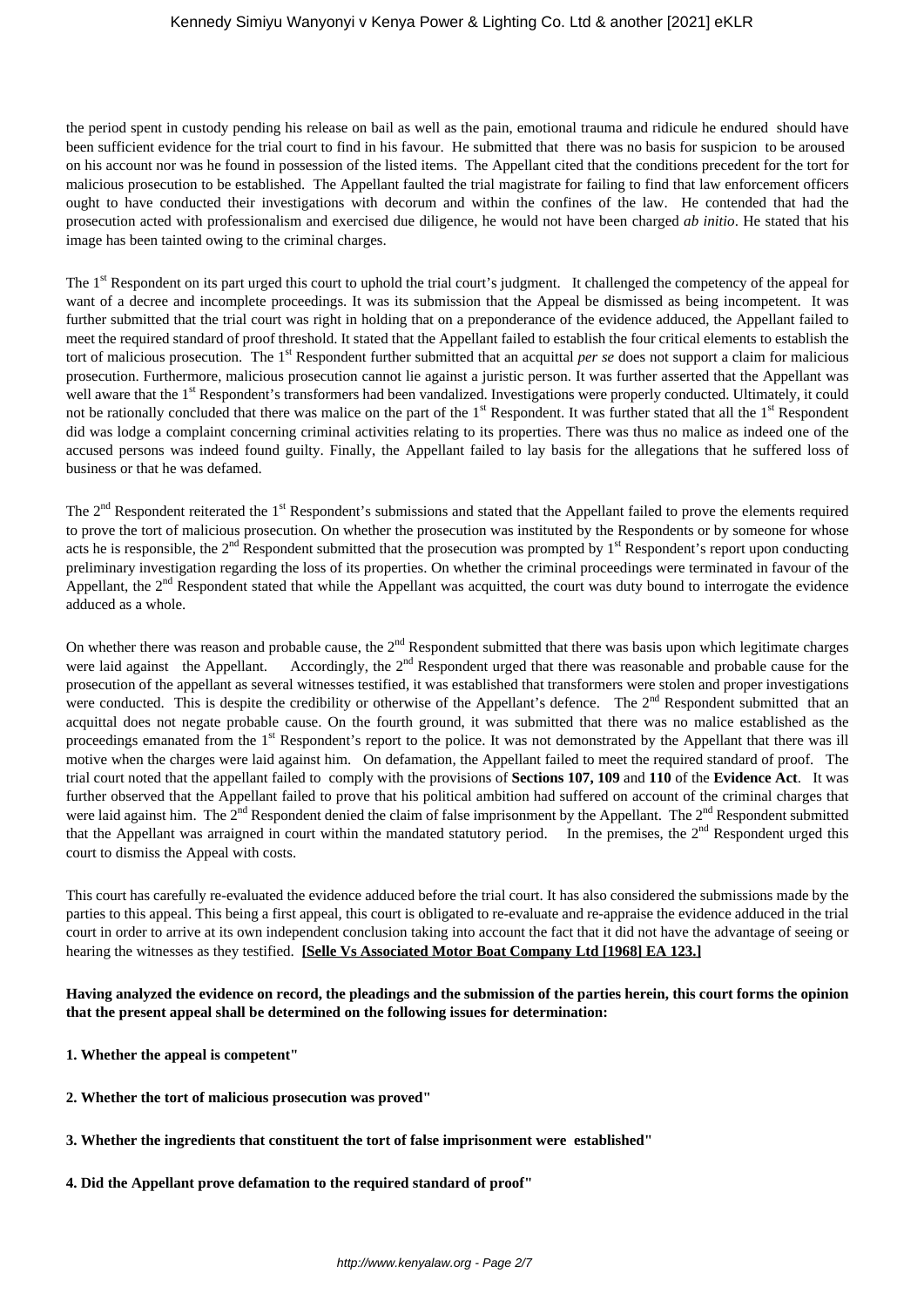### **1. Whether the appeal is competent"**

*In its submission, the 1st Respondent urged this Honorable Court to dismiss the appeal as the record of appeal is incompetent. It was submitted that the absence of a certified decree (or copy thereof) rendered the appeal an academic exercise. The Appellant did not submit on this issue.* 

Judgments and rulings take the form of decrees and orders respectively as the formal court decisions are summarized. A decree is thus essential and crucial particularly where an appeal has been preferred. It is for this reason that the requirement is expressly provided in the **Civil Procedure Act** and the rules made thereunder.

**Section 65 (1) (b)** of the **Civil Procedure Act** provides that an appeal shall lie to the **High Court from any original decree or part of a decree** of a subordinate court. Under **Order 42 Rule 2** of the **Civil Procedure Rules**;

**"where no certified copy of the decree or order appealed against is filed with the memorandum of appeal, the appellant shall file such certified copy as soon as possible and in any event within such time as the court may order, and the court need not consider whether to reject the appeal summarily under section 79B of the Act until such certified copy is filed."**

From the above provisions, it is apparent that a decree or order appealed from forms part of record of appeal. In fact, **Order 42 Rule 13 (4) (f)** of the **Civil Procedure Rules** dictates that the judge shall be satisfied that the judgment, order or decree appealed from are in the court record and served on the parties before it. Once satisfied, the judge shall admit the appeal to hearing. While considering **Order 42 Rule 13 (4) (f),** the interpretation is that any of the pleadings, that is the judgment, order or ruling is sufficient enough to allow an appeal to be competent.

In light of the above provisions, can the present appeal be found incompetent" This court finds support in the Court of Appeal case of *Chege –vs- Suleiman [1988] eKLR* that stated that failure to attach a decree goes to the root of the jurisdiction of the appellate court and held thus:

*"But we concur positively in the submission of Mr Lakha that this is not a procedural but a jurisdictional point. Those holdings were founded on a proper interpretation of section 66 of the Civil Procedure Act which confers a right of appeal from the High Court to this Court from "decrees and orders of the High Court". And those holdings were predicated on the fact that since the appeal could only lie against a decree or order, no competent appeal could be brought unless those decrees or orders were formally extracted as the basis of the appeal."*

In **Kilonzo David t/a Silver Bullet Bus Company –vs- Kyalo Kiliku & another [2018] eKLR** the High Court held:

**"Despite the provisions of Article 159 (2) (d) of the Constitution of Kenya, 2010 that mandates courts to administer justice without undue regard to procedural technicalities, this court took the firm view that omission to include the decree or order to be appealed from in the Record of Appeal was not a procedural technicality for the reason that the word "shall" in Order 42 Rule 2 of the Civil Procedure Act contemplates that the furnishing of the decree or order is mandatory and cannot be wished away. Indeed, this court's position was buttressed by the fact that Order 42 Rule 13 (4) (f) of the Civil Procedure Rules…"**

The Supreme Court of Kenya in **Bwana Mohamed Bwana -vs- Silvano Buko Bonaya & 2 Others [2015] eKLR** had this to say:

**"Without a record of appeal, a Court cannot determine the appeal cause before it. Thus, if the requisite bundle of documents is omitted, the appeal is incompetent and defective, for failing the requirements of the law. A Court cannot exercise its adjudicatory powers conferred by law, or the Constitution, where an appeal is incompetent. An incompetent appeal divests a Court of the jurisdiction to consider factual or legal controversies embodied in the relevant issues."**

It is clear that a certified copy of a judgment or order forms an essential part of the record of appeal. Indeed, the Appellant did not furnish a copy of the same in its record of appeal. This requirement is couched in mandatory terms. Consequently, the record of appeal is incompetently before this court for failure to attach the decree appealed from.

However, this court shall proceed to consider the merits of the appeal this failure notwithstanding.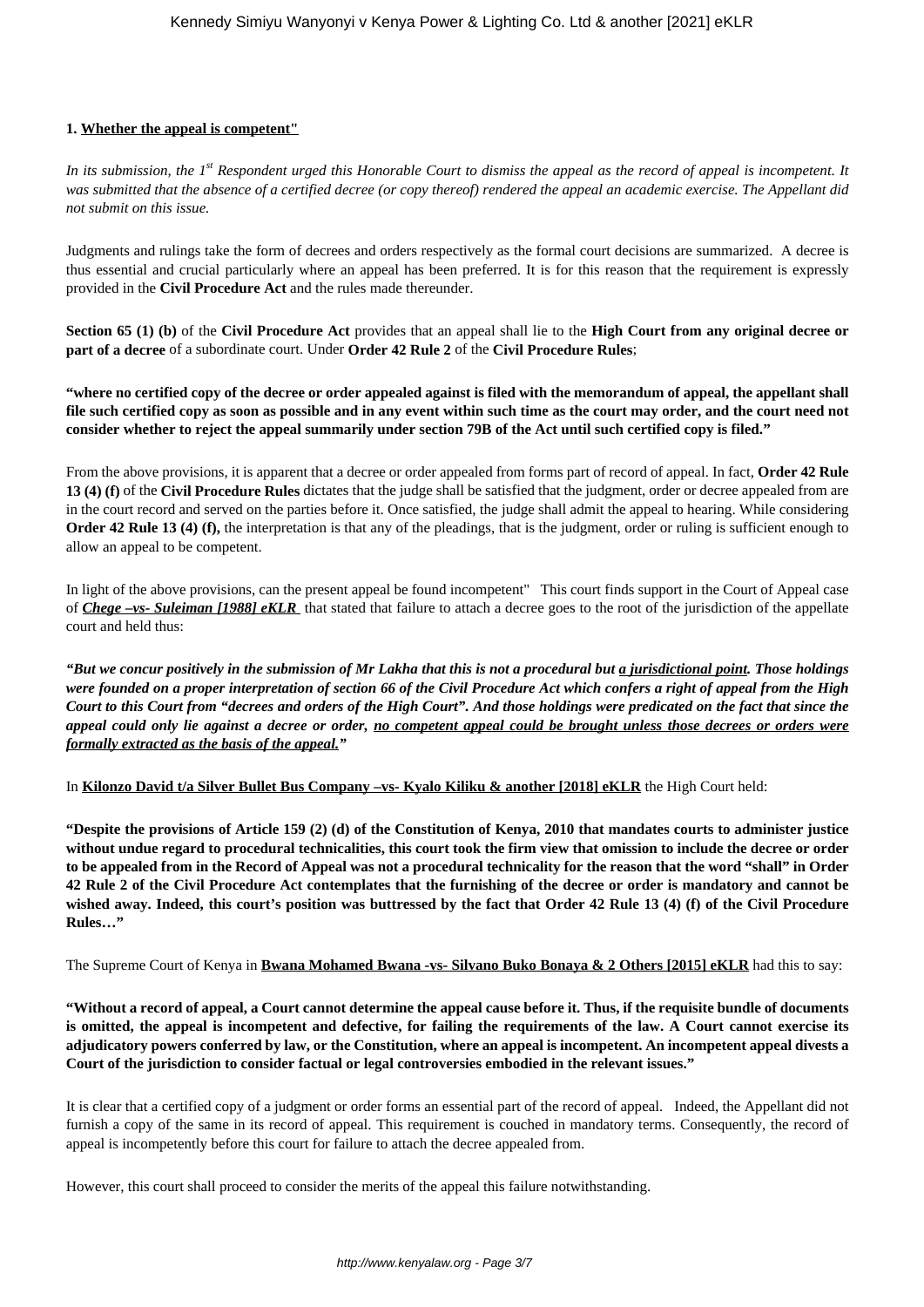### **2. Malicious Prosecution**

*The tort of malicious prosecution arises where the Defendant causes the arrest and unjustified prosecution of the Plaintiff. The tort will succeed if the proponent establishes certain elements. The court in Kasana Produce Store Vs Kato [***1973] E.A. 190** *laid them down as hereunder in:*

i. The plaintiff was prosecuted by the defendant in that the law was set in motion against him by the defendant on a criminal charge. The test is not whether the criminal proceedings have reached a stage at which they may be described as a prosecution but whether they have reached a stage at which damage to the plaintiff resulted;

ii. That the prosecution was determined in the plaintiff's favour;

iii. That it was without reasonable or probable cause. On the evidence the defendant did not believe in the justice of his own case;

iv. It was malicious. The defendant had improper and indirect motives in pursuing the false charge against the plaintiff.

*It is critical to note that the elements are not disjunctive in their nature. All elements must be proved in an action for malicious prosecution. This court shall proceed to consider these elements in determining whether the Appellant proved his case to the required standard. On whether the Appellant was prosecuted by the Respondents having set in motion a criminal charge, the Appellant was charged with the offence of stealing contrary to* **Section 275** of the **Penal Code** in **KITALE CMCR 1897 of 2010** later consolidated with **KITALE CMCR 1705 of 2010**. It is further not disputed that the Appellant was subsequently acquitted. The Appellant's charges were premised upon an incident report made by the 1<sup>st</sup> Respondent at the police. According to the proceedings at trial, a whistleblower tipped the investigation officers on the whereabouts of the suspects. One of the suspects' wife then disclosed to the officers that the Appellant was an accomplice to his husband. It was based on this tip off that the Appellant was arrested and charged. This court thus finds that there was basis upon which the charge was laid against the Appellant. On whether the prosecution was determined in favour of the Appellant, the Appellant was acquitted on no case to answer stage. The proceedings were terminated in his favour.

The next ingredient is whether the prosecution preferred did arise out of reasonable and probable cause. What is reasonable and probable cause in the context of the tort of malicious prosecution was defined in **Hicks v Faulkner (1881-1882) L.R. 8Q.B.D 167** (which received the unanimous approval by the House of Lords in **Herniman V Smith [1938] A.C. 305**) as follows:

**"...an honest belief in the guilt of the accused based upon a full conviction, founded upon reasonable grounds, of the existence of a state of circumstances which, assuming them to be true, would reasonably lead any ordinarily prudent and cautious man placed in the position of the accuser to the conclusion that the person charged was probably guilty of the crime imputed***."*

In **Nigel Lashley v The Attorney General of Trinidad and Tobago Civ Appeal No 267 of 2011***,* Narine JA stated as follows:

**"…The test for reasonable and probable cause has a subjective as well as an objective element. The arresting officer must have an honest belief or suspicion that the suspect had committed an offence, and this belief or suspicion must be based on the existence of objective circumstances, which can reasonably justify the belief or suspicion. A police officer need not have evidence amounting to a prima facie case. Hearsay information including information from other officers may be sufficient to create reasonable grounds for arrest as long as that information is within the knowledge of the arresting officer: O'Hara v. Chief Constable (1977) 2 WLR 1; Clerk and Lindsell on Torts (18th ed.) para. 13-53. The lawfulness of the arrest is to be judged at the time of the arrest."**

*From the above definition, reasonable and probable cause is on the basis of the belief that the Respondents had at the time the report was made to the police. Accordingly, it must be demonstrated that any right thinking man would not have preferred charges against the appellant. If it is demonstrated that there was belief that the accused would be found guilty of the offence in question, this element of malice is not established.* 

*In* **Glinski v McIver [1962] AC 726 at page 758***,* Lord Denning stated as follows;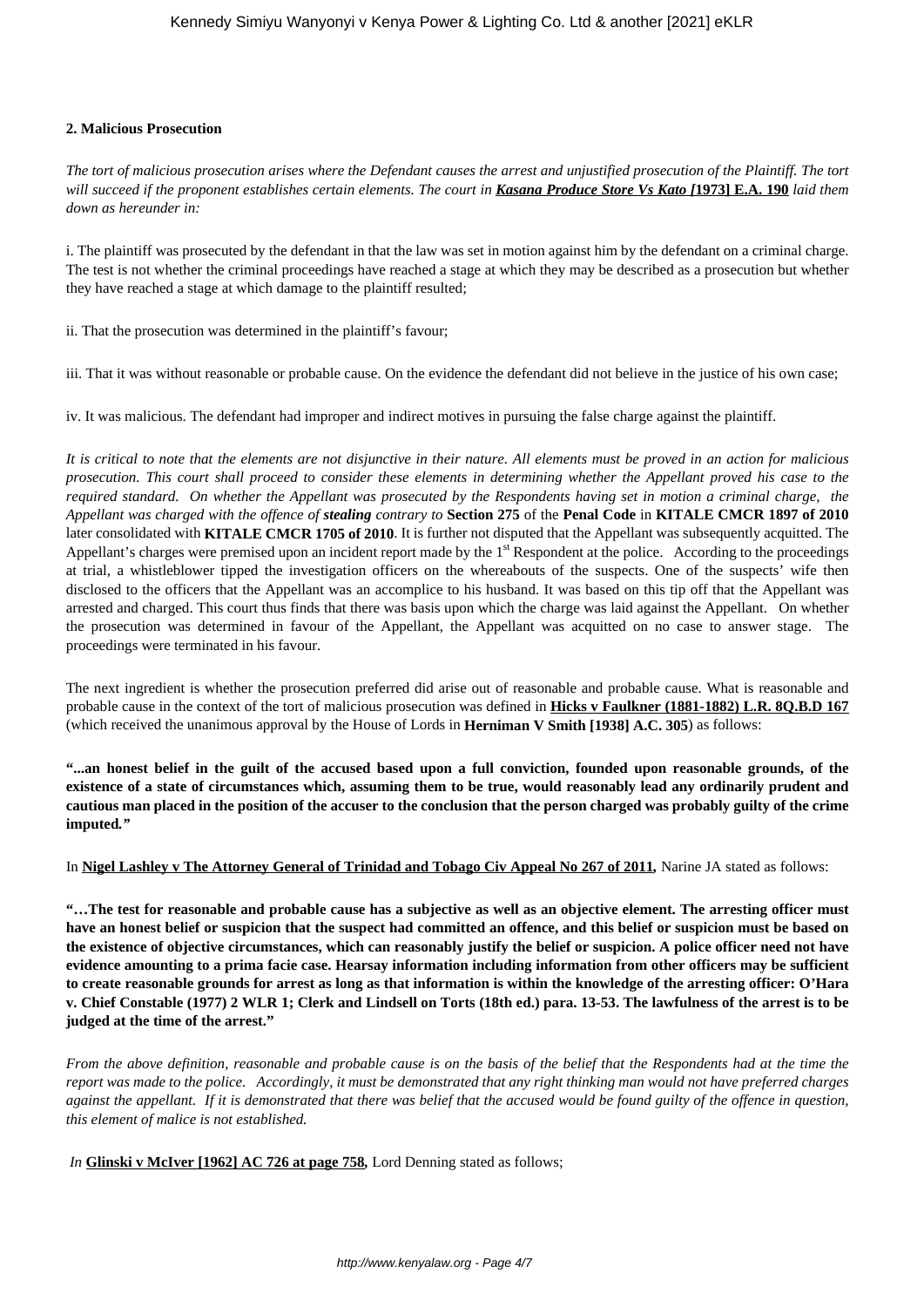**"In the first place, the word 'guilty' is apt to be misleading. It suggests that, in order to have reasonable and probable cause, a man who brings a prosecution, be he a police officer or a private individual, must, at his peril, believe in the guilt of the accused. That he must be sure of it, as a jury must, before they convict. Whereas in truth he has only to be satisfied that there is a proper case to lay before the court ... After all, he cannot judge whether the witnesses are telling the truth. He cannot know what defences the accused may set up. Guilt or innocence is for the tribunal and not for him … So also with a police officer. He is concerned to bring to trial every man who should be put on trial, but he is not concerned to convict him . . . No, the truth is that a police officer is only concerned to see that there is a case proper to be laid before the court."**

Turning to the facts of this case, the Appellant was charged with the offence of stealing. The proceedings at trial run from page 46 – 107 of the record of appeal. The particulars of the circumstances leading to the arrest of the Appellant are captured in the evidence of PW1. He stated that the 1<sup>st</sup> Accused person was the first to be arrested. He then implicated the  $2<sup>nd</sup>$  Accused person. The  $2<sup>nd</sup>$ Accused person's wife informed PW1 that her husband and the Appellant acted in cahoots when vandalizing transformers. They had been in such business together for some time. PW3, who was the investigation officer, corroborated this evidence. This court finds that the circumstances leading to arrest of the Appellant cannot in the circumstances be said to be unreasonable. While conducting its investigations, it was disclosed that the Appellant was one of the persons involved in vandalism of transformers. This court finds that the tip off was sufficient ground for the relevant officers to prefer charges upon the Appellant. To conclude, this court finds that the reasons for the Appellants arrest were reasonable, probable and sufficient to mount the charge that was laid against the Appellant.

The last element is whether there was malice. Mendonca JA in **Sandra Juman v The Attorney General Civil Appeal No. 22 of 2009** held as follows:

**"Malice must be proved by showing that the police officer was motivated by spite, ill-will or indirect or improper motives. It is said that malice may be inferred from an absence of reasonable and probable cause but this is not so in every case. Even if there is want of reasonable and probable cause, a judge might nevertheless think that the police officer acted honestly and without ill-will, or without any other motive or desire than to do what he bona fide believed to be right in the interests of justice: Hicks v Faulkner [1987] 8 Q.B.D. 167 at page 175."**

This court finds that there were no ill motive, ill will or spite on the part of the Respondents. This can be confirmed from the fact that four people were brought to book to answer to the charges preferred. According to the trial court proceedings, all the accused persons were related in one way or the other. While the Appellant was subsequently acquitted, one of the accused persons was convicted thus laying credence to the charges. The Appellant has not demonstrated that there malice on the part of the investigators when he was charged. The Respondents simply complied with their respective legal mandates. They cannot be faulted. Mere acquittal does not connote malice. The Appellant failed to demonstrate the existence of malice.

The elements of malicious prosecution are not disjunctive in their nature. This Court finds that the trial court was right in holding that malicious prosecution had not been proved to the required standard of proof. The Appeal on this ground consequently fails.

### **3. False imprisonment**

The Appellant lamented that he was kept in unlawful detention. He submitted that he was arraigned in court after a lapse of 24-hours. He alleged that he was falsely imprisoned because he was unable to promptly secure bond thus condemning to lose his liberty for a period of 23 days after arrest. The Respondents denied this assertion. They reiterated that the Appellant was arraigned in court within 24 hours. Furthermore, the Appellant was in custody in compliance with a duly issued committal warrant of the court.

According to **Black's Law Dictionary, 7th Edition at page 618** false imprisonment is defined as:

### **"A restraint of a person in a bounded area without justification or consent. False imprisonment is a common law misdemeanor and a tort. It applies to private as well as government detention."**

In other words, if a party pleads false imprisonment, he must demonstrate that his right to liberty has been illegally infringed. Turning to the present appeal, a cursory perusal of the charge sheet reveals that the Appellant was arrested on  $13<sup>th</sup>$  July 2010 and arraigned in court on  $14<sup>th</sup>$  July 2010 (see page 42 of the record). He was then released on bond after pleading 'not guilty' to the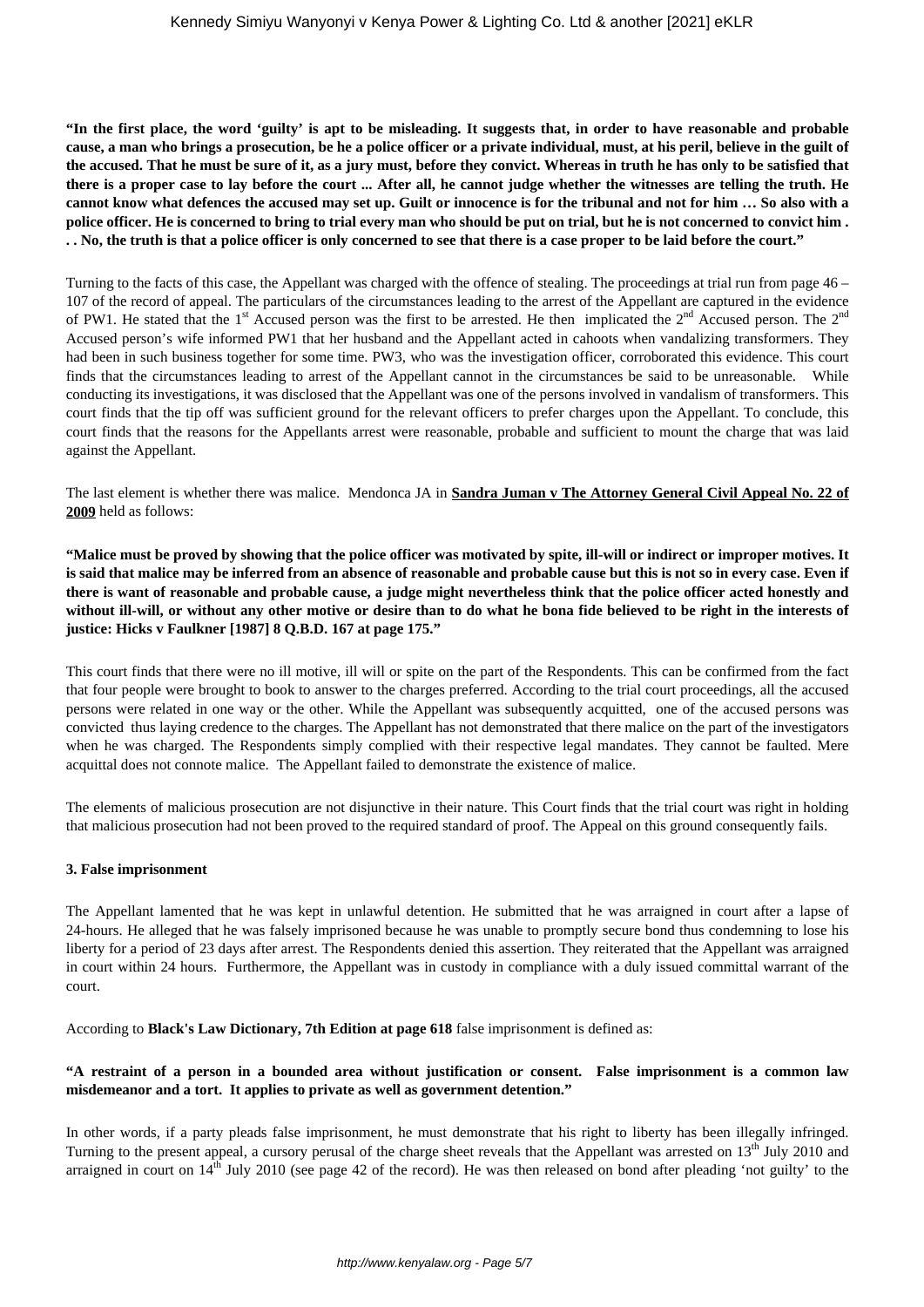charges. Further proceedings reveal that the Appellant was subsequently released on bond when he was able to secure the same. The detention of a person in compliance or in pursuance to an order of the court is lawful; such order is prima facie lawful. **[**See *Greaves v Keene* **(1879) 4 Cox D 73** and *Henderson V Preston* **[\(1888\) 21 QBD 362](https://www.lexisnexis.com/uk/legal/search/enhRunRemoteLink.do"linkInfo=F%23GB%23QBD%23sel1%251888%25vol%2521%25year%251888%25page%25362%25sel2%2521%25&A=0.7242000131561183&backKey=20_T371590434&service=citation&ersKey=23_T371276026&langcountry=GB), CA]**.This court finds that the Appellant was lawfully detained as he was unable to secure bond. However, upon compliance with the bond terms, he was released on bail pending trial. It is further noted that the Appellant was arraigned before court within 24 hours of his arrest as prescribed by the **Constitution.** This court therefore holds that the Appellant failed to establish to the required standard of proof that he was unlawfully detained or was falsely imprisoned.

#### **4. Defamation**

The Appellant faulted the learned magistrate for failing to hold that he was vilified. The particulars of defamation, according to the Appellant were that he operated a chemist, was a farmer and a budding politician. He aspired to be a Councillor in 2007 general elections under the NARC Kenya party. He stated that in his 2013 bid, he received only 40 votes for the position of MCA Namanjalala ward where the registered voters in that year were 1000. It was pointed out that he demonstrated his aspirations but was not nominated to represent the party in the General elections. He was informed by his agents that the MCA at that time tainted his image during the campaign season. He stated that he closed his chemist while in custody. Consequently, he suffered loss of business. He added that he lost friends in the society who viewed him a thief. The Appellant called a second witness to these proceedings. His evidence was taken by consent from the proceedings in KITALE CMCC NO. 404 of 2011. They have not been reproduced in this appeal.

A plaintiff must establish the following elements in order to succeed in an action for defamation:

i. The words complained of must be defamatory and;

ii. They must refer to the Plaintiff and;

iii. The said words must tend to lower the reputation of the Plaintiff in the estimation of right thinking members of the society and;

- iv. The element of malice must be demonstrated and;
- v. The words must be shown to have been published by the Defendant and;

vi. The words must be false.

### **Defamatory words were defined in Ondonkara Vs. Astles [1970] EA 374** as follows;

## *"* **A statement is defamatory of a person of whom it is published if it is calculated to lower him in the estimation of ordinary, just and reasonable men".**

The Appellant's basis for the claim for defamation lies on the fact that he was acquitted from the criminal proceedings. Additionally, the Appellant alleged that his political rivals took advantage of the criminal charges levelled against him to cast him in bad light. He added that they spread vile comments to tarnish his name. Consequently, he pleaded loss of friendship, loss of business and a frustrated political career.

The above allegations of defamation are analysed in two ways. Firstly, the Appellant alleged defamation on account of statements of his political opponents. Not only did the Appellant fail to demonstrate the exact defamatory words complained of but also proceeded against the wrong party (the Respondents). If indeed he was painted a thief, he ought to have instituted proceedings against the author or maker of those statements. Secondly, the Appellant in his own notion, assumed that the collapse of the criminal charges laid against him must mean that the proceedings in totality defamed him. As reiterated in this judgment, mere acquittal is not equivalent to conclusive proof of malice. Further, no defamatory words allegedly published by the Respondents that allegedly injured the reputation of the Appellant were pleaded and particularized. The circumstances thus bring this court to conclude that the tort defamation was not proved to the required standard of proof.